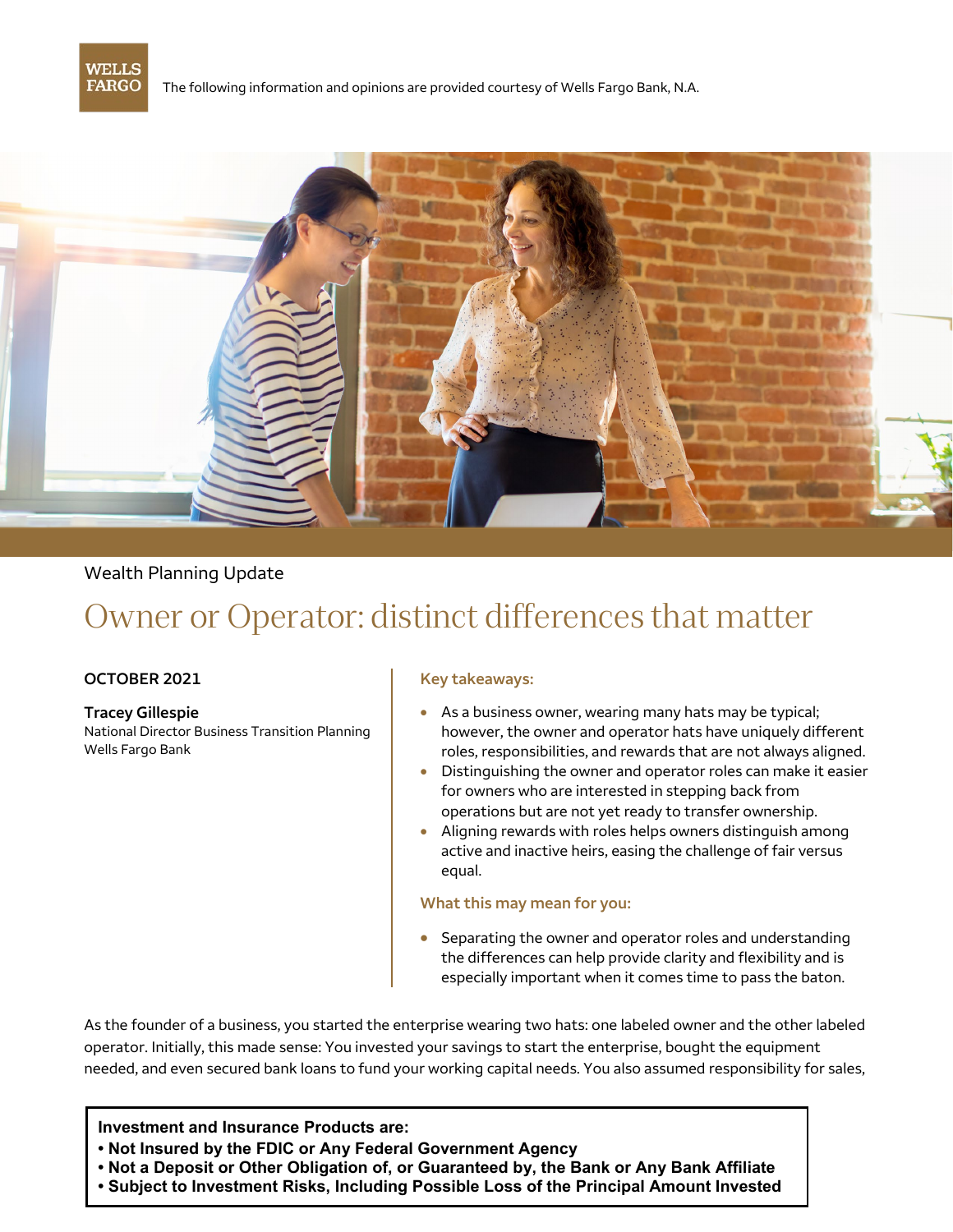marketing, and managing the finances. Hence, hat  $#2$  — you were the chief operating officer. As the business grew, continuing to wear both hats seemed reasonable and provided a sense of control — you could make the decisions about growth, leverage, investment, and profitability. You had absolute authority while wearing both hats, pulling the investment lever simultaneously with the operating lever.

However, as companies grow and become more complex, simultaneously wearing these hats becomes more challenging. Typically, the challenge arises because the owner objectives and operator objectives no longer perfectly align.

## **Potential friction between ownership and operations**

An owner, as an investor in the enterprise, has the primary objective of earning a return on investment by seeking profits and growing the value of the business. The operator may not be focused on these same objectives. Often, the operator is concentrated on the more tactical aspects of the business: growing revenue, managing expenses, and hiring talent, not to mention keeping the operations running smoothly. These are amongst the "right priorities" for the lead operator. The challenge can occur when these objectives do not directly align with those of the owner.

One example of a friction point is revenue growth. The operator, responsible for sales and customers, may be very keen on customizing a product for a top customer because it means significant revenue upside. However, it also means constraining capacity for other customers. This can be an operational challenge, but it can be an even more significant owner issue. While top-line growth is often a priority for an operator, not all revenue growth is equally attractive, especially if it is less profitable or increases customer concentration. Compromising profit margins for revenue upside may marginalize value building in the long run. Likewise, minimalizing customer concentration is a key value-creation metric. Reliance on a few significant customers introduces risk in the operations of the company, especially cash flow.

In a status quo ownership scenario, the separation of the owner and operator hats can become even more important when you are no longer interested in spending 80 hours a week running the business. You, as the owner, love the business and want it to continue to grow, but you, as the operator, are getting burned out and want to spend time pursuing other interests.

Without separating the two hats, many owners may feel compelled to find an outside buyer or sell to a management team that isn't quite ready to assume the reins of ownership. However, by separating the owner and operator duties and responsibilities, it may be possible to have a reduced role as a fully active owner, limiting focus to the strategic vision of the company and spending less time in the office while allowing other key people to wear the lead operator hat, seeing to the day-to-day operations of the business.

In an ownership scenario where the goal is to create a multigenerational enterprise, the two-hat approach can become even more complicated. When bringing family members into the business and assigning roles, often the operator responsibilities shift to a few individuals. This may create a potential for leadership legacy, but if not equally or appropriately assigned, it can create friction among active and inactive heirs. The active heirs assume both the owner and operator roles and responsibilities, and the non-active heirs assume only the ownership role. This imbalance of responsibilities can lead to disagreement among owner-heirs and become a source of misplaced expectations.

Often, the founding generation believes they are offering the active next generation career opportunities coupled with the opportunity to enhance their ownership value. However, if ownership is allocated equally among all heirs, regardless of contribution to the enterprise value, this can be seen as equal but not fair. Active heirs help create value for all family members who are shareholders, but if the active heirs are not being fairly compensated for this value creation, then they may feel resentment or not be as motivated to continue in the operator role.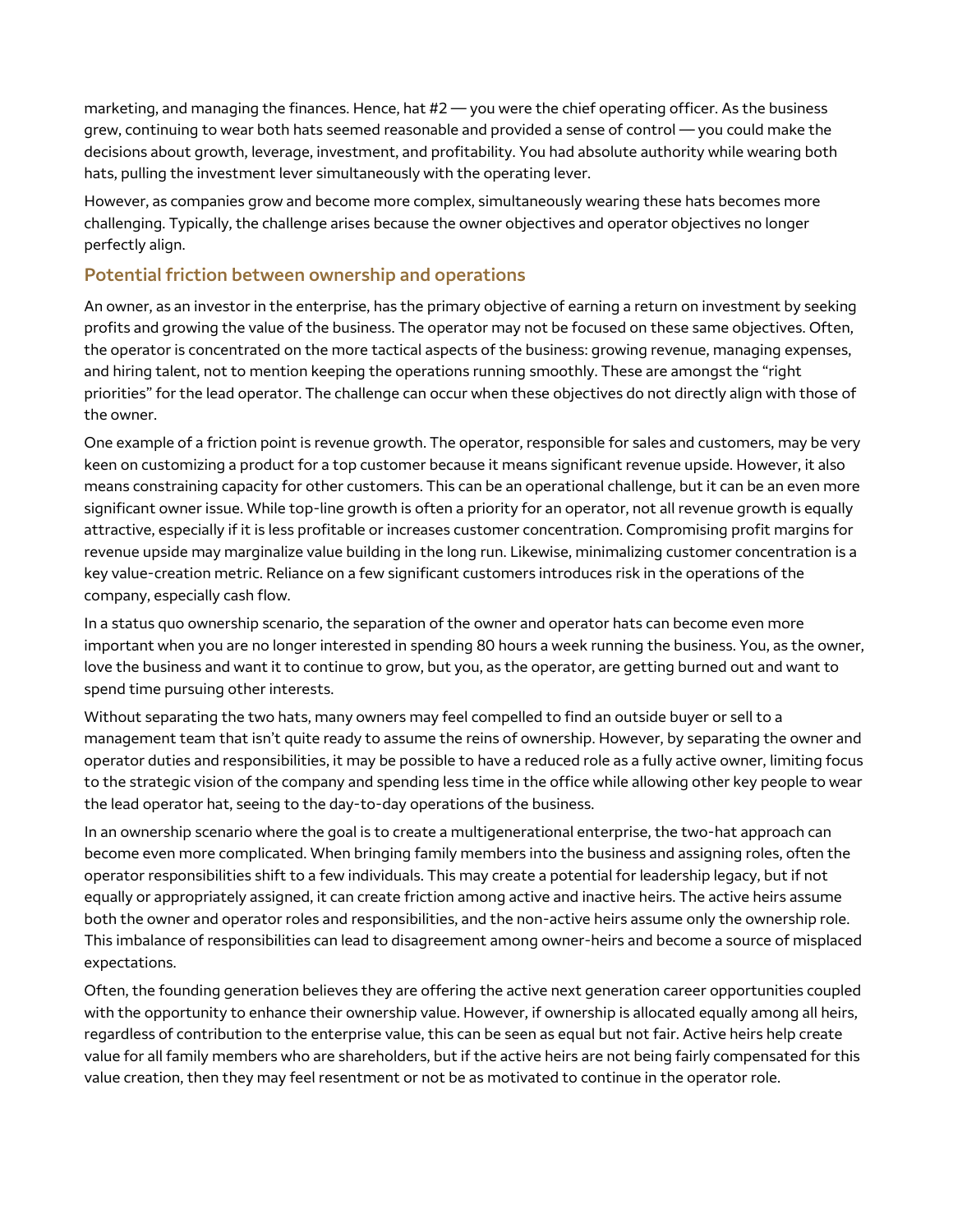# **Distinguishing the owner and operator roles**

The primary responsibilities of an owner can include providing capital to an enterprise, provide stewardship of the investment through oversight of the operations, and ensure risk is judiciously managed to generate a return on the capital invested. The operator focuses on the performance of the enterprise within the boundaries of risk and return expectations set by the owner.

The rewards of each role are often different as well. The owner participates in profits and value creation, in return for keeping capital invested and appropriately supporting the needs of the enterprise through the work of the operator. The operator typically is compensated through a market wage, with bonuses for exceeding shareholder expectations. Operators are often also compensated through equity-type rewards to help keep their interests aligned with the owners' interests.

With a family enterprise, especially one with active and inactive shareholders or heirs anticipating ownership, clarity regarding the role differences can avoid conflict and resentment. Providing clarity around the roles and the expectations of the next generation of owners and operators can be critical to the ongoing success of the business as well as maintaining family harmony. In addition, reevaluating compensation and ownership interests in light of these expectations can help ensure the future owners and operators are properly positioned to support the longterm success of the business. For example, considering equity-based compensation for active heirs in an executive role may help bridge the rewards gap for these current or future dual owner-operators.

As a founder or managing generation owner, the blurred lines between owner and operator can erase the distinction between the roles and the rewards. It is a best practice for owners to ask themselves, "Am I pleased with the performance of my operator to build enterprise value so I may reap the return on my investment?" Likewise, wearing the operator hat, one should ask, "Am I receiving sufficient direction to operate the enterprise so that the outcomes align with the shareholders' value creation expectations?"

|                         | Owner                                                                                                                                                                                 | <b>Operator</b>                                                                                                                                                             |
|-------------------------|---------------------------------------------------------------------------------------------------------------------------------------------------------------------------------------|-----------------------------------------------------------------------------------------------------------------------------------------------------------------------------|
| Role                    | Provide capital in the form of equity or debt                                                                                                                                         | Manage and lead the performance of the<br>enterprise                                                                                                                        |
| <b>Rights</b>           | Voting shares; controls the equity decisions                                                                                                                                          | No equity decisions; may offer insights<br>regarding topics that influence shareholder<br>outcomes                                                                          |
| <b>Responsibilities</b> | Fiduciary obligation to achieve shareholder<br>objectives and safeguard shareholder<br>investment; provide management with a<br>mandate on return and risk, among other<br>priorities | Manage the operations of the enterprise<br>consistent with shareholder expectations<br>and risk parameters                                                                  |
| <b>Reward</b>           | Return on investment, either through<br>current cash flow (distributions or<br>dividends) or via increase in enterprise value<br>to be monetized or transferred in the future         | Market compensation with appropriate<br>executive level incentives when<br>shareholder expectations are met or<br>exceeded                                                  |
| <b>Duties</b>           | Hires executive talent; approves the<br>strategy and budget; ensures ownership<br>decisions support operator priorities and<br>undue risk is not undertaken                           | Develops an operational strategy; hires the<br>management team to execute the<br>directives; informs ownership of<br>performance challenges to minimize<br>operational risk |

As a best practice, consider the following matrix to guide your thinking:

 As you can see, separating the owner and operator hats and delineating the roles, responsibilities, and rewards of each can be illuminating and instructive, even for the founder. If you would like more information, contact your advisor.